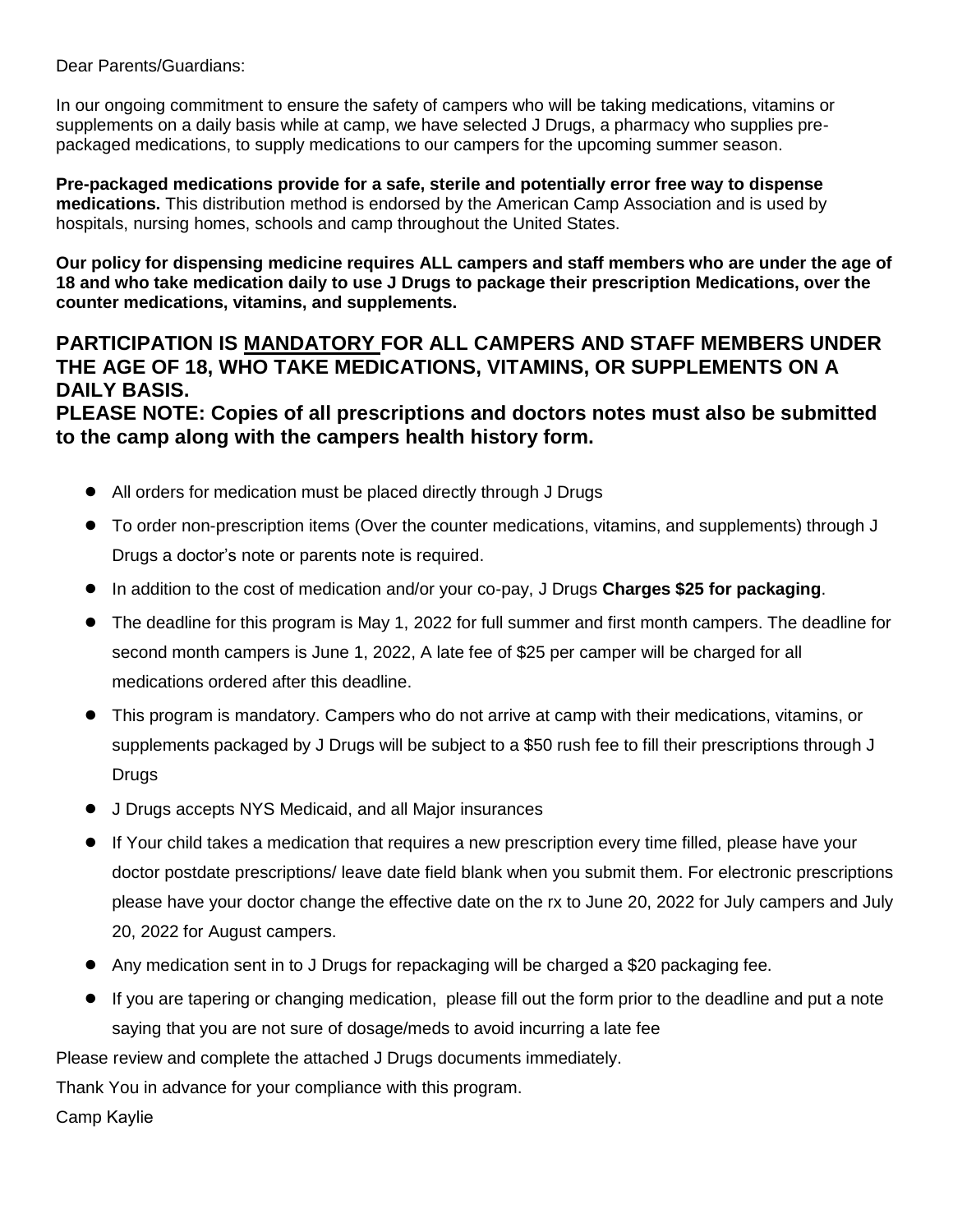# **CAMP KAYLIE J DRUGS PHARMACY ORDER FORM**

**1205 AVENUE J BROOKLYN NY 11230**

**TEL: 718-258-6686 – FAX: 718-258-1230 – EMAIL: JDRUGSCAMPS@GMAIL.COM**

| <b>Camper/Staff Member: Last Name</b>                                                                                            |                            | <b>First Name</b> |                                                                                                                                   | Date of Birth                                |                                |
|----------------------------------------------------------------------------------------------------------------------------------|----------------------------|-------------------|-----------------------------------------------------------------------------------------------------------------------------------|----------------------------------------------|--------------------------------|
| <b>Address: Street</b>                                                                                                           | <b>City</b>                | <b>State</b>      | Zip                                                                                                                               |                                              | <b>Guardian E-mail Address</b> |
| <b>Parent/Guardian Last Name</b>                                                                                                 |                            | <b>First Name</b> |                                                                                                                                   | <b>Home Phone</b>                            | <b>Summer Contact Number</b>   |
| <b>Cell Number</b>                                                                                                               | <b>DATES OF ATTENDANCE</b> |                   | <b>Allergies</b>                                                                                                                  |                                              |                                |
| <b>Insurance Card</b><br><b>Front of Card</b>                                                                                    |                            |                   |                                                                                                                                   | <b>Insurance Card</b><br><b>Back of Card</b> |                                |
| PLEASE CONFIRM THAT<br><b>ALL DATA IS LEGIBLE</b><br>(If you have more than one insurance please include<br>copies of all cards) |                            |                   | PLEASE CONFIRM THAT<br><b>ALL DATA IS LEGIBLE</b><br>(If you have more than one insurance please include)<br>copies of all cards) |                                              |                                |

| <b>Name of Medication</b> | <b>Strength</b> | <b>Quantity/Time of Day:</b> (Please circle and fill in)                                                                      |
|---------------------------|-----------------|-------------------------------------------------------------------------------------------------------------------------------|
|                           |                 | wake-up breakfast lunch dinner bedtime other:<br># of tabs: $(1)$ $(1)$ $(1)$ $(1)$                                           |
|                           |                 | wake-up breakfast lunch dinner bedtime other:<br># of tabs: $\qquad \qquad / \qquad \qquad / \qquad \qquad / \qquad \qquad /$ |
|                           |                 | wake-up breakfast lunch dinner bedtime other:<br># of tabs: $\qquad \qquad / \qquad \qquad / \qquad \qquad / \qquad \qquad /$ |
|                           |                 | wake-up breakfast lunch dinner bedtime other:<br># of tabs: $\qquad \qquad / \qquad \qquad / \qquad \qquad / \qquad \qquad /$ |
|                           |                 | wake-up breakfast lunch dinner bedtime other:<br># of tabs: $\qquad \qquad / \qquad \qquad / \qquad \qquad / \qquad \qquad /$ |

(if there are more medication than lines provided please attach a second page)

# **PAYMENT: VISA AMERICAN EXPRESS OR MASTERCARD:**

I hereby authorize J Drugs to charge my credit card all co-payments associated with the medication that I order. I agree to pay for any items that are not covered by my insurance plan.

| Card Holder Name      | Card Number | Expiration Date / CVV Code |
|-----------------------|-------------|----------------------------|
| Card Holder Signature | Date        |                            |

**Please Mail, Fax, or Email forms to the address listed above. Please attach all prescriptions not submitted by your doctor J drugs is a third party provider and is not associated with the camp**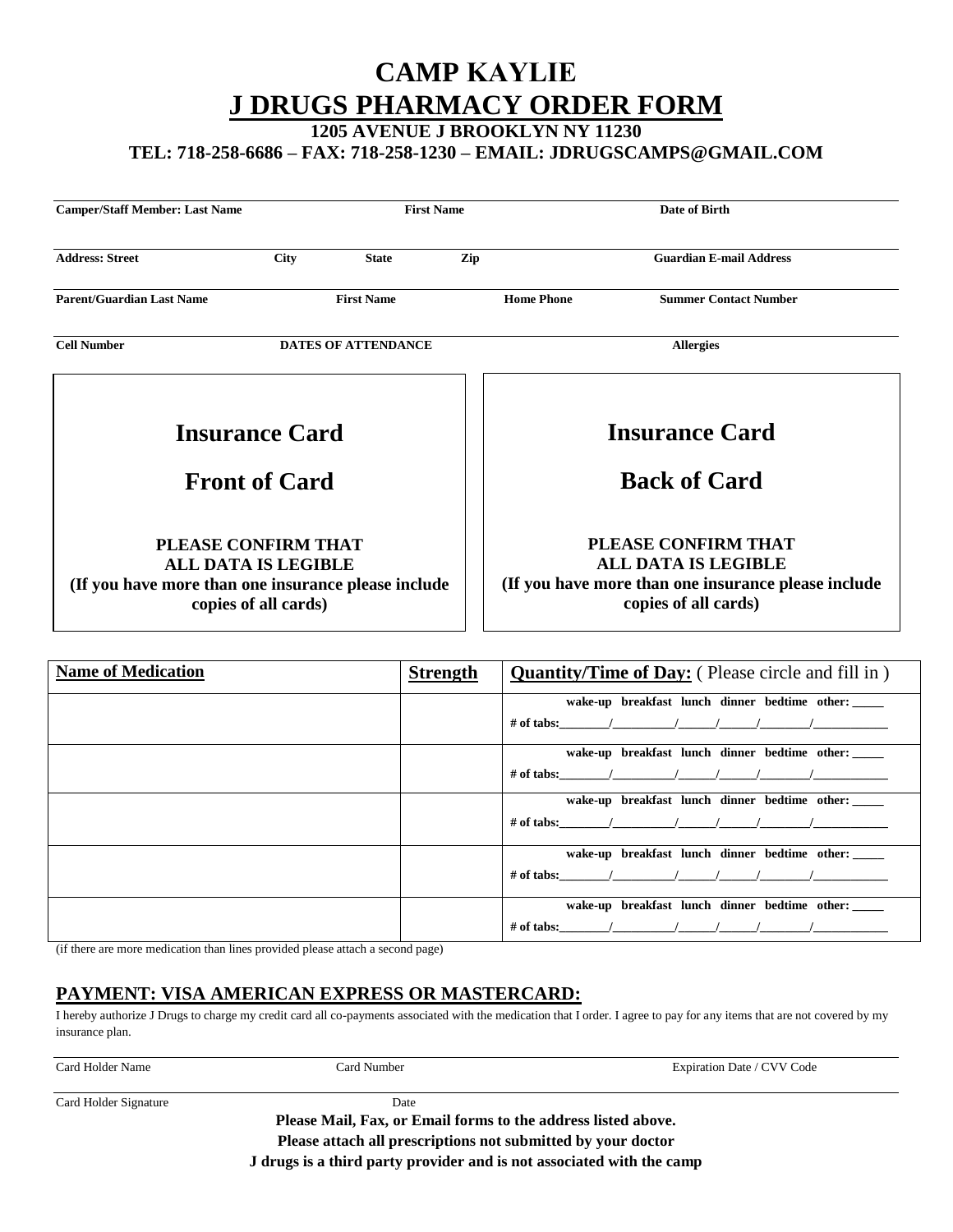# **How do I order through J Drugs?**

The preferred method of ordering is **Email**, however you can also fax or mail. Please use the order form provided by your Camp. If you have any questions, please J Drugs at (718) 258-6686.

## **How is my insurance billed? How am I billed for co-pays?**

Our pharmacy bills your insurance company directly as prescriptions are filled. Co-pays, deductibles, the cost of over-the-counter medications, all uncovered medications will be charged to your credit card.

## **How much does J Drugs charge for this service?**

There is a \$25 Fee for the medication packaging and delivery up to camp.

## **What will my prescriptions cost me through the J Drugs program?**

No different than your local pharmacy. Insurance co-payments and/or deductibles are determined by your insurance carrier and prescription coverage.

## **How will I be charged?**

Since we are a full functioning pharmacy you will be billed directly by J Drugs

## **What is the relationship between J Drugs and our Camps?**

J Drugs is an independent pharmacy that has been chosen by Camp Kaylie to provide medication services its campers. We are a third party provider and are not associated with Camp Kaylie.

# **How are the medications packaged?**

Generally, camps utilize individual dose packaging. Each dose of medication is sealed in a medication strip package with a detailed label that includes your child's name, date of birth, medications enclosed, date and time to be administered, and any special instructions. The camp staff simply tears open the perforated packet and hands your child his/her medications. Please note that only medications in pill form can be included in the dose strip. Other medications, such as inhalers, creams, and liquids, are dispensed and labeled separately and shipped to camp with your child's other medications.

# **Can J Drugs package over-the-counter (OTC) medications such as vitamins, Benadryl or Claritin?**

Yes. When you register provide us with detailed information regarding over the counter medications, including dose and time of administration. Our pharmacy will package these items with any prescription medications dosed at the same time of day.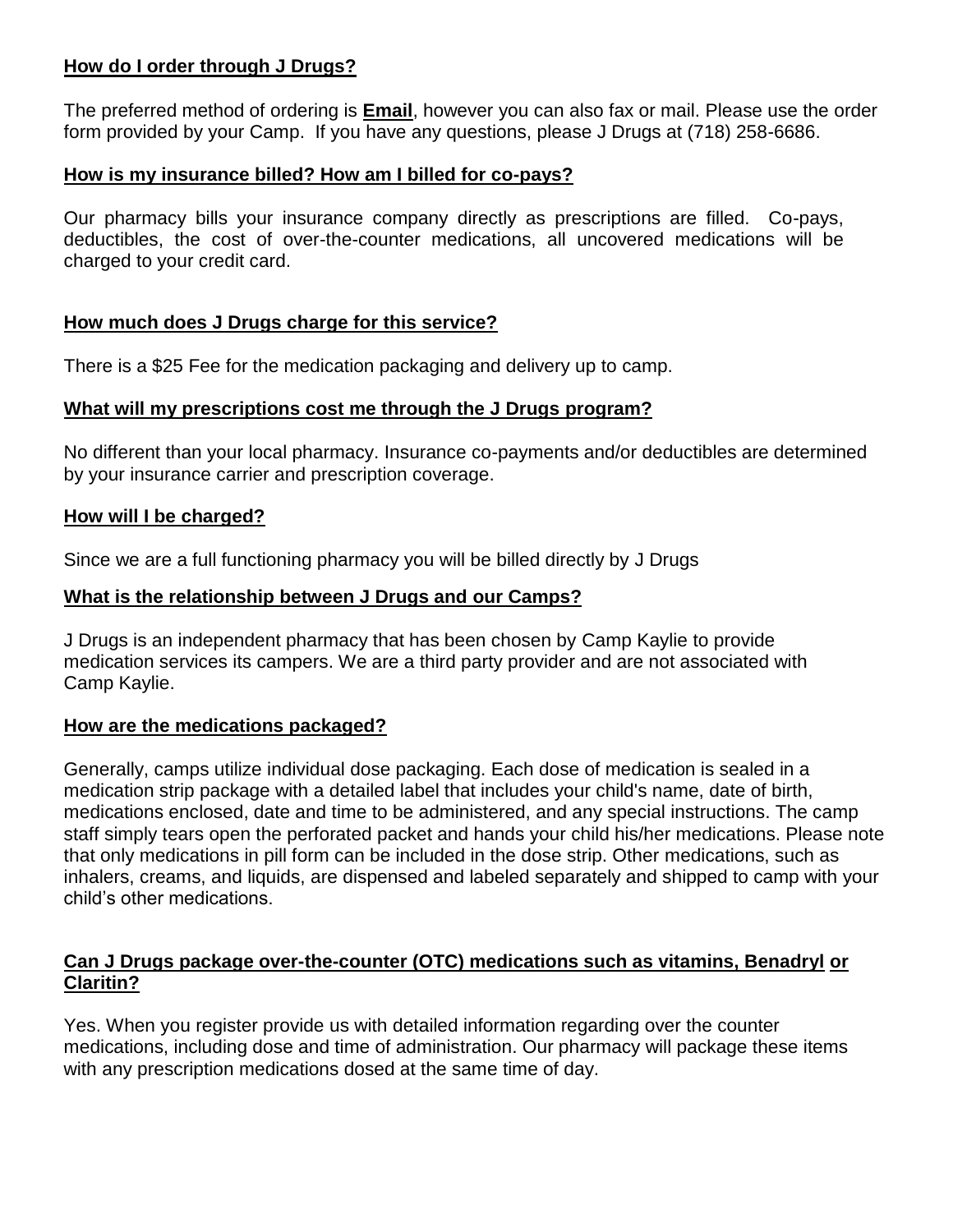# **What if my child is prescribed a controlled medication such as Adderall or Concerta?**

We must receive an electronic prescription (or original prescription if your Dr. does not electronically prescribe) for all controlled medications prior to shipping the medication. Prescriptions for controlled drugs will only be accepted for a thirty day supply. If your child is attending camp for a longer period, the Doctor **MUST** supply a separate prescription for each 30 day period. (Please refer to page 1 for correct dates)

#### **Can you supply vitamins and supplements?**

Yes. We offer a large assortment of vitamins and nutritional supplements. Please indicate your preferences when registering your child and we will notify you of any availability issues. If you would prefer to have these items packaged together with your child's other medications please provide us with either a prescription from the Doctor or a "Physician's Authorization" (note from Doctor on letterhead)

#### **Will J Drugs dispense name brands or generics?**

Unless the physician specifies "Do Not Substitute" or "Brand Only" our pharmacy will dispense the generic. Many insurance plans will only pay for a generic. **IF YOU DO NOT WANT A GENERIC**, we ask that you notify your physician in advance and please let us know as well. For OTC medications, our pharmacy will provide generics unless you specify otherwise. In the latter case our pharmacy will attempt to provide the brand of medication you request, but may have to substitute a generic if the name brand is not available.

#### **What if my child is at camp for longer than a month?**

The physician can write most prescriptions with refills. For controlled substances, however, an additional 30-day prescription will be required.

#### **What happens to extra medications if my child is at camp for less than 30 days?**

Any unused medications will be sent home with your child on the last day of camp. You may use the extra medication at home or on vacation.

#### **We have a ninety-day prescription plan/ mandatory mail order. Can I still use J Drugs?**

We can accommodate this situation with the proper planning. Please contact us immediately so that we can plan accordingly.

#### **What time are medications dispensed at camp?**

Medications are generally dispensed at meal times and at bedtime. Please make certain that your doctor indicates the time(s) each medication should be taken on the prescription so that the camp can accommodate special requests.

#### **My child takes a different dose of the same medication every other day. Can it be packaged that way?**

Yes. It is critical that your Doctor provides a prescription written exactly how the medications should be given. Our pharmacists can only label a prescription according to the exact instructions of the Doctor and the camp will dispense the medication accordingly.